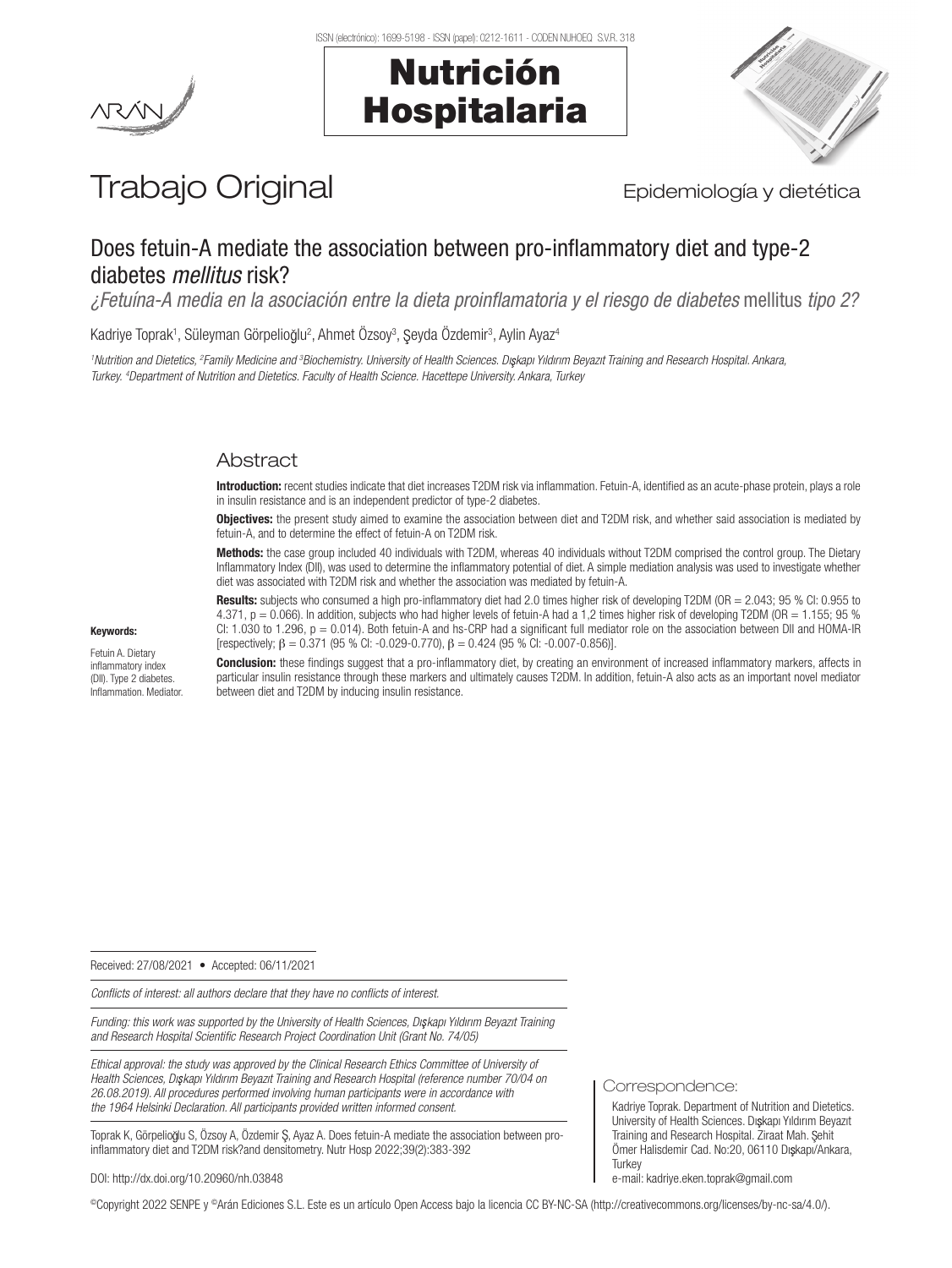#### Resumen

Introducción: estudios recientes indican que la dieta aumenta el riesgo de T2DM mediante la inflamación. La fetuína-A,identificada como proteína de fase aguda, desempeña un papel en la resistencia a la insulina y es un predictor independiente de la diabetes de tipo 2.

Objetivos: el presente estudio pretende examinar la asociación entre la dieta y el riesgo de DMT2 y si la asociación está mediada por la fetuína-A y determinar el efecto de la fetuína-A sobre el riesgo de DMT2.

Métodos: en el grupo de casos se incluyeron 40 individuos con DMT2, mientras que 40 individuos sin DMT2 se incluyeron en el grupo de control. El índice de inflamación de la dieta (DII) se usó para determinar el potencial inflamatorio de la dieta. El análisis de mediación simple se usó para investigar si la dieta estaba asociada con el riesgo de DMT2 y si la asociación estaba mediada por la fetuína-A.

Resultados: los sujetos que consumieron una dieta más proinflamatoria tuvieron 2 veces más riesgo de desarrollar DMT2. Además, los sujetos que tenían niveles más altos de fetuína-A tuvieron 1,2 veces más riesgo de desarrollar DMT2. Tanto la fetuína-Acomo la hs-CRP tuvieron un papel significativo como mediadores completos sobre la asociación entre DII y HOMA-IR.

Conclusión: estos hallazgos sugieren que la dieta proinflamatoria, al crear un ambiente con marcadores inflamatorios aumentados, afecta en particular a la resistencia a la insulina a través de estos marcadores y, finalmente, causa DMT2. Además, la fetuína-A también actúa como mediador novedoso importante entre la dieta y la DMT2 al inducir la resistencia a la insulina.

#### INTRODUCTION

Palabras clave: Fetuína-A. Índice de inflamación de la dieta (DII). Diabetes de tipo 2. Inflamación. Mediador.

Type-2 diabetes *mellitus* (T2DM) has been defined as a metabolic disease that develops due to a progressive loss of adequate β-cell insulin secretion, frequently in the setting of insulin resistance.

It accounts for 90-95 % of all diabetes cases and includes individuals with insulin deficiency and/or peripheral insulin resistance (1). The prevalence of T2DM is growing in many developing and most developed countries. The International Diabetes Federation (IDF) reported that there were 463 million people with diabetes worldwide in 2019 and that this number will increase to 700 million by 2045 (2). The cause of T2DM is poorly understood, but insulin resistance causing β-cell loss or dysfunction appears to be the main reason for T2DM development (1).

Fetuin-A, also called Alpha 2-Heremans Schmid Glycoprotein (AHSG), is an endogenous glycoprotein predominantly secreted by the liver (3). First discovered in 1944, it has been reported to have a protective effect from ectopic calcium deposition and vascular calcification. Since then, it has been shown to be a multifunctional protein with effects on multiple cellular pathways and associated with the skeletal system, cardiovascular system, metabolism, and nervous system (4). In recent years, emerging evidence suggests that fetuin-A plays a role in insulin resistance, especially in individuals with T2DM, and is an independent predictor of type-2 diabetes (3-5).

One of the effector mechanisms of fetuin-A on insulin resistance and diabetes development is that fetuin-A is a natural endogenous inhibitor of the insulin-stimulated insulin receptor tyrosine kinase (6). In epidemiological studies, it has been shown that there is a relationship between serum fetuin-A level and the risk of developing insulin resistance and diabetes (6,7). Another mechanism that may explain the relationship between high fetuin-A levels and insulin resistance is that fetuin-A causes inflammation by inducing inflammatory cytokines, which in turn causes insulin sensitivity (8). Previous studies have shown that fetuin-A induces the expression of pro-inflammatory cytokines (8,9).

In recent years, diet has been identified as an important modulator of chronic inflammation (10). Besides, it has been suggested that diet may also increase T2DM risk via inflammation (11). In this regard, many nutrients with anti-inflammatory effects have been associated with a lower risk of T2DM whereas nutrients with pro-inflammatory effects have been associated with a higher risk of T2DM in previous studies (12,13).

There is an increasing number of studies investigating the effect of the inflammatory potential of diet on diseases, and the dietary inflammatory index (DII) has been widely used in these studies (14,15). DII is a literature-derived, validated index that was designed to measure the inflammatory potential of diet. Regarding the index, a higher DII score represents a pro-inflammatory diet, whereas a lower score represents an anti-inflammatory diet (16). Besides, only a few studies have investigated the relationship between the inflammatory potential of diet as measured by DII and T2DM (14,17). To the best of our knowledge, no studies have focused on the mediator role of fetuin-A in this relationship. In addition, limited studies are evaluating the effect of fetuin-A on T2DM.

The present study aimed to investigate the effect of an inflammatory diet on the risk of developing T2DM via fetuin-A, an acute phase reactant, and to determine the effect of fetuin-A on T2DM risk.

#### MATERIALS AND METHODS

#### STUDY POPULATION

This case-control study included a total of 80 patients aged between 30 and 50 years, with 40 obese women (BMI, 30-35) with T2DM as the case group and 40 obese women (BMI, 30- 35) as the control group. The study sample size was calculated using the G\*Power, version 3.1.9.2, software package, taking into account the results of previous studies; the error rate was 0.05 and power was 80 %. Individuals who attended the Family Medicine Outpatient Clinic of Health Sciences University Dışkapı Yıldırım Beyazıt Training and Research Hospital, referred to the Nutrition and Dietetics Department, and matching inclusion criteria were included in the study. The individuals excluded from the study were as follows; type-1 diabetes patients, type-2 diabetes patients receiving insulin treatment, those in the menopause period, pregnant or breastfeeding women, those with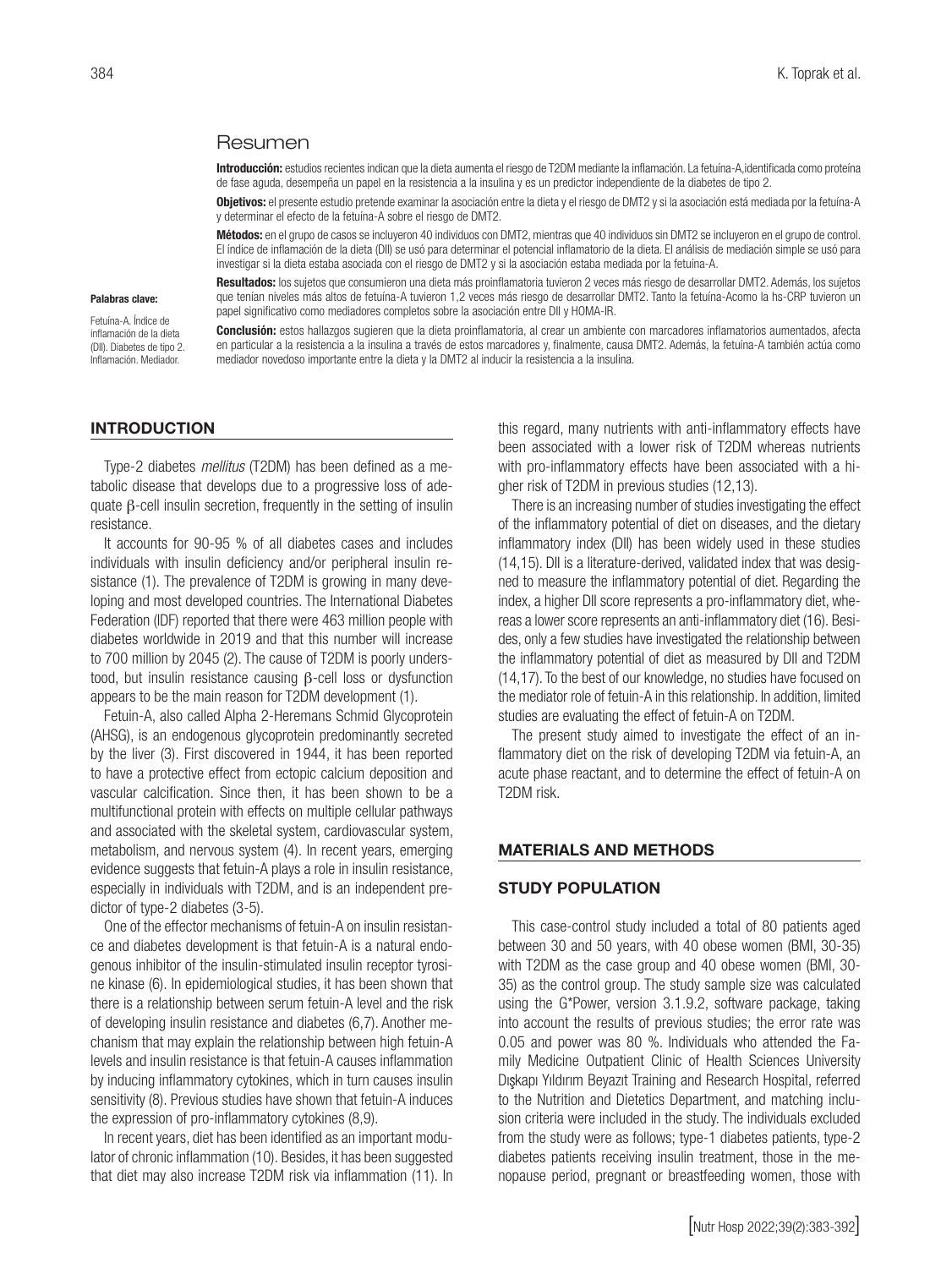acute or chronic inflammatory diseases, liver or kidney failure, severe psychiatric disorder, cancer patients, those who received steroid/antibiotic treatment, anti-inflammatory drugs, medication for obesity for the previous six months, and those who regularly used drugs (except oral antidiabetics).

The study protocol was reviewed by the Clinical Research Ethics Committee of University of Health Sciences, Dışkapı Yıldırım Beyazıt Training and Research Hospital and approved by the report of the decision number 70/04 on 26.08.2019. All participants provided a written informed consent.

#### ANTHROPOMETRIC MEASUREMENTS

Anthropometric measurements, including height, weight, waist and, hip circumference, were measured with as few and as thin clothes as possible and without shoes. These measurements were done by the researcher in the morning. Body height (m) was measured using a stadiometer attached to the digital weight scale (Seca 769). To measure weight (kg), a digital weight scale with an accuracy of 0.1 kg (Seca 769) was used. Body mass index (BMI) was calculated as weight over height squared (kg/m<sup>2</sup>). Individuals between 30 and 35 kg/m<sup>2</sup> were included in the study, considering the World Health Organization (WHO) criteria (18). Waist circumference (cm) was measured at the midpoint between the inferior margin of the last rib and the iliac crest with an inelastic tape in the horizontal plane. Hip circumference (cm) was also measured at the same position, using the same tape at the widest point of the hip. The waist-hip ratio was calculated by dividing the waist circumference of the participants by their hip circumference.

# ASSESSMENT OF DIETARY INTAKE AND DIETARY INFLAMMATORY INDEX

The dietary intake of individuals was assessed using a quantitative food frequency questionnaire (QFFQ). The consumed amount of each food was multiplied by the specific coefficient of frequency of consumption, and the average daily amounts of the foods were obtained. The Nutrient Database Programme (BeBiS, Ebispro for Windows, Germany; Turkish Version/BeBiS 8.2) was used to determine average daily energy and nutrient intake for each individual. To measure the dietary inflammatory potential of the diet, the dietary inflammatory index (DII), which is a valid and reliable tool, was used. The calculation steps of the DII have been previously described in detail in its methods paper (16). Briefly, the DII is based on a literature review and analysis of articles published up to 2010 linking dietary components with inflammatory markers, including TNF- $\alpha$ , CRP, IL-1 $\beta$ , IL-4, IL-6, and IL-10. Each dietary parameter associated with inflammation in the articles was scored according to its effects on these six inflammatory markers. Each was assigned a 'food parameter-specific inflammatory effect score'. A global data set including these inflammation-related food parameters' standard global daily intake (mean values and standard deviations of 45 food parameters) and food parameter-specific inflammatory effect score was created. The DII is calculated using this global composite database. When calculating the DII, firstly the inflammatory effect score is calculated separately for each food parameter consumed by the individuals in the dataset, then the sum of these obtained scores represents the inflammatory index score of an individual's diet. In this study, DII was calculated for each individual as follows: Z-scores were obtained by subtracting the standard global mean from the reported amount and dividing that value by the standard deviation. To reduce the effects of right-skewing (a common occurrence with dietary data), Z-scores for each food parameter were converted to percentiles. The percentile score is converted to the center percentile score [(percentile score  $x$  2) – 1]. The central percentile score for each intake parameter was multiplied by the "food parameter-specific inflammatory effect score". The overall DII was calculated by summing the inflammatory effect scores calculated for each nutrient parameter consumed by the individual. In this study, 44 of the original 45 DII food parameters were available from the FFQ and were used for DII calculation. These included mean daily intakes of energy, carbohydrates, fiber, protein, total fat, saturated fat, monounsaturated fatty acids (MUFAs), polyunsaturated fatty acids (PUFAs), omega-3 fatty acids, omega-6 fatty acids, cholesterol, alcohol, vitamin A, vitamin D, vitamin E, vitamin B<sub>1</sub> vitamin B<sub>2</sub>, niacin, vitamin B<sub>6</sub>, vitamin  $B_{12}$ , folic acid, vitamin C, beta-carotene, magnesium, iron, zinc, selenium, flavon-3-ols, flavones, flavonols, flavanones, anthocyanidins, isoflavones, caffeine, tea, onion, garlic and pepper, eugenol, ginger, thyme, rosemary, turmeric, and saffron. Higher DII scores (positive or close to positive) represent a pro-inflammatory diet quality and lower DII scores (negative or close to negative) represent an anti-inflammatory diet quality.

#### SERUM COLLECTION AND LABORATORY MEASUREMENTS

Fasting blood glucose (FBG), glycosylated hemoglobin (HbA1c), fasting insulin, white blood cell (WBC), lymphocyte (LYM), neutrophile (NEU), triglycerides, total cholesterol, low-density lipoprotein cholesterol (LDL-C), high-density lipoprotein cholesterol (HDL-C), and hs-CRP levels were analyzed using standard techniques from blood samples taken after an overnight fast (at least 8 hours). The homeostatic model assessment of insulin resistance (HOMA-IR) value, the indicator of insulin resistance, was calculated with the following formula: fasting blood glucose (mg/dL) x fasting insulin (µU/mL) / 405. Blood samples (10 mL, 2 gel tubes), which were taken to analyze serum fetuin-A, IL-6, and TNF- $\alpha$  levels, were centrifuged and preserved at −80 °C with the serum separated until the analysis. Fetuin-A (Human Fetuin-A ELISA BioVendor Laboratories, Modrice, Czech Republic) (Catalog No.: RD191037100), IL-6 (DIAsource ImmunoAssays S.A., Belgium) (Catalog No.: KAP1261), and TNF-α (DIAsource ImmunoAssays S.A., Belgium) (Catalog No.: KAP1751) were measured using enzyme-linked immunosorbent assay (ELISA) test kits according to the manufacturer's protocol.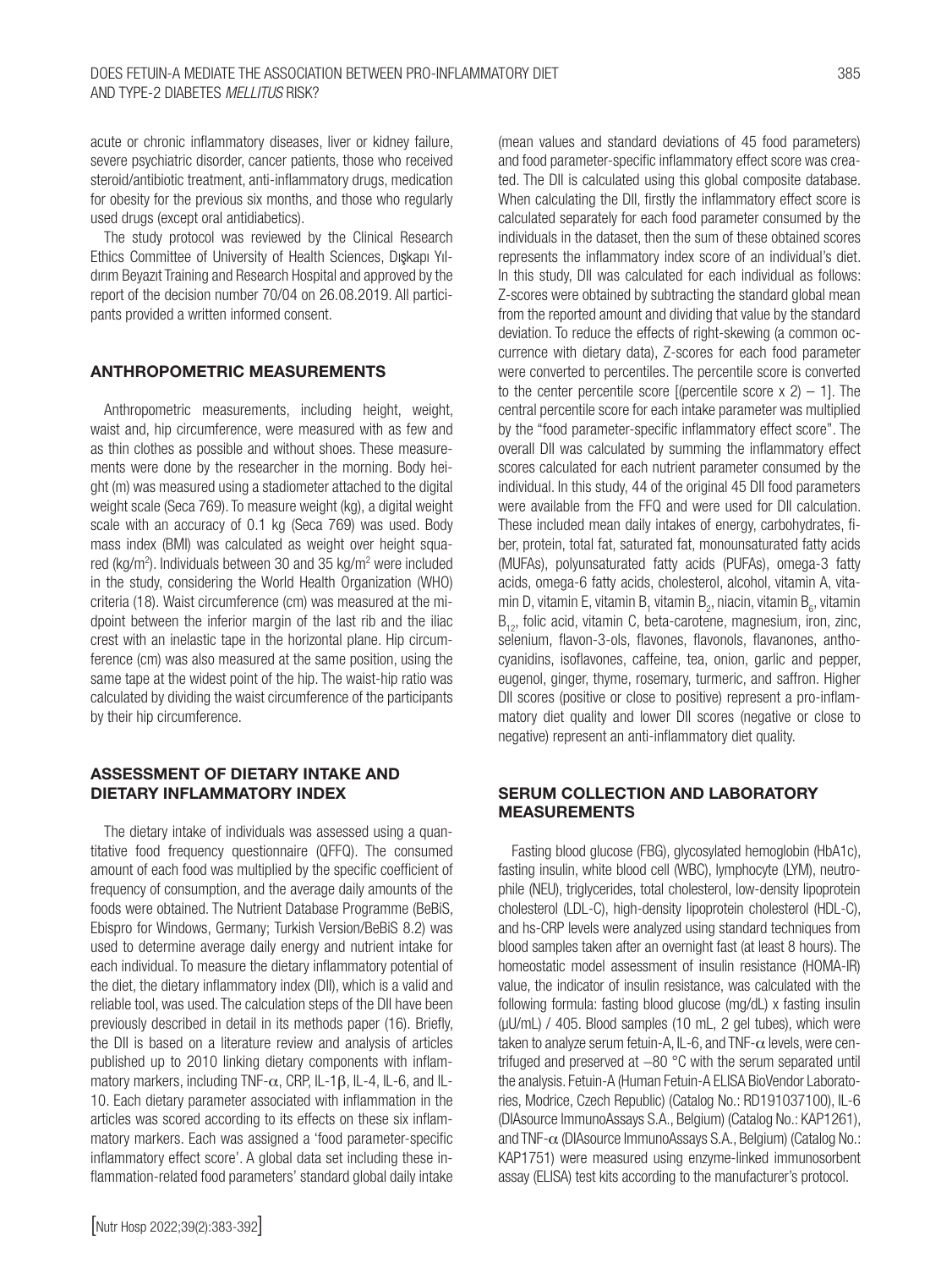# STATISTICAL ANALYSIS

Chi-square tests were used for categorical variables, and Student's t-test and Mann-Whitney U-test were used for continuous variables to evaluate differences between different groups. Definitive statistics were presented as mean  $(x)$   $\pm$  standard deviation (SD) or median, minimum-maximum (min-max) or frequency, percentage (%), where appropriate. Spearman's correlation analysis was performed to assess the strength of the relationship between continuous variables. Binary logistic regression was used to evaluate the relationship between some predictors and T2DM risk. The simple mediation analysis as described by Preacher and Hayes (19) was used to investigate whether the DII was associated with glucose metabolism markers or whether the association was mediated by fetuin-A and other inflammatory markers (Fig. 1). Total, direct, and indirect effects of DII on glucose metabolism markers were evaluated by using independent, dependent, and mediator variables. Path "c" shows the 'total effect' of DII on glucose metabolism markers without adjusting mediator variables (Fig. 1A); the product of regression coefficients  $\alpha$  and  $β$  ( $αβ$ ) shows the 'indirect effect' (mediated effect) of DII on qlucose metabolism markers via the mediator variables (Fig. 1B); path "c'" shows the 'direct effect' of DII on glucose metabolism markers after adjusting the effect of the mediator variables (Fig. 1B). When the total and indirect effects are significant, and the direct effect is non-significant (NS), a 'full or complete mediation' occurred; when the total and indirect effects are significant, and the direct effect remains significant, a 'partial or incomplete mediation' occurred. When both the total and indirect effects are NS, the result was designated 'inconsistent mediation'. The mediation effect proportion was calculated using the following equation: [ $\alpha\beta$  /  $\alpha\beta$  + c']. The statistical analyses were performed using the IBM SPSS (Statistical Package for Social Sciences, SPSS Company, IL, USA) program, version 23. Statistical significance was defined as  $p < 0.05$ .

# RESULTS

The baseline clinical data of the study population for the case and control groups are shown in table I. The average age of the case group was  $43.5 \pm 4.2$  years, and that of the control group was  $36.5 \pm 5.7$  years, with a statistically significant difference between groups ( $p < 0.05$ ). A statistically significant difference was noted between the groups in terms of BMI  $(p < 0.05)$ . However, there was no statistically significant difference between groups in the values of waist circumference, hip circumference, and waist-to-height ratio ( $p > 0.05$ ). The median value of the DII scores of the case group was significantly higher than that of the control group ( $p < 0.05$ ). The case group had significantly higher WBC, LYM, NEU/LYM, triglyceride, total cholesterol, LDL-cholesterol, and all glucose metabolism markers, including fasting blood glucose (FBG), insulin, HbA1c, and HOMA-IR values, in comparison to the control group ( $p < 0.05$ ). Inflammatory markers including fetuin-A, IL-6, and TNF- $\alpha$  were

| Table I. Baseline characteristics,    |
|---------------------------------------|
| biochemical measurements, and DII     |
| scores of the case and control groups |

| <b>Variables</b>                 | <b>Cases</b><br>$(n = 40)$ | <b>Controls</b><br>$(n = 40)$  | p-value*     |  |
|----------------------------------|----------------------------|--------------------------------|--------------|--|
| Age (years)                      | $43.5 \pm 4.2$             | $36.5 \pm 5.7$                 | < 0.001      |  |
| Family history of DM             | 27(67.5)                   | 8(20.0)                        | < 0.001      |  |
| BMI (kg/m <sup>2</sup> )         | $33.4 \pm 1.6$             | $32.7 \pm 1.7$                 | 0.044        |  |
| Waist circumference (cm)         | $101.2 \pm 6.8$            | $98.5 \pm 6.1$                 | 0.074        |  |
| Hip circumference (cm)           | $118.1 \pm 6.1$            | $115.6 \pm 6.2$                | 0.067        |  |
| Waist-to-hip ratio               | $0.86 \pm 0.04$            | $0.85 \pm 0.05$                | 0.783        |  |
| Waist-to-height ratio            | $0.64 \pm 0.04$            | $0.63 \pm 0.04$                | 0.232        |  |
| DII score                        | 0.23<br>$(-0.88 - 2.84)$   | $-0.32$<br>$(-2.20 - 1.51)$    | <i>0.007</i> |  |
| Fasting blood glucose<br>(mg/dL) | 127.0<br>$(83.0 - 201.0)$  | 88.50<br>$(69.00 -$<br>109.00) | < 0.001      |  |
| Insulin (ulU/mL)                 | 12.9<br>$(5.5 - 24.1)$     | 9.9<br>$(4.1 - 32.7)$          | 0.049        |  |
| $HbA1c$ $%$                      | 7.1<br>$(6.2 - 11.2)$      | $5.4(4.8-5.7)$                 | < 0.001      |  |
| <b>HOMA-IR</b>                   | $3.8(1.3 - 7.9)$           | $2.3(0.8-7.2)$                 | < 0.001      |  |
| WBC (10 <sup>3</sup> /µL)        | $8.4 \pm 2.0$              | $7.6 \pm 1.4$                  | 0.049        |  |
| LYM $(10^3/\mu L)$               | $2.9 \pm 0.7$              | $2.4 \pm 0.5$                  | 0.002        |  |
| NEU (10 <sup>3</sup> /µL)        | $4.6 \pm 1.4$              | $4.4 \pm 0.9$                  | 0.479        |  |
| NEU/LYM                          | $1.6(0.9-3.2)$             | $1.8(1.3-3.5)$                 | 0.039        |  |
| Triglycerides (mg/dL)            | 172.0<br>$(63.0 - 415.0)$  | 112.5<br>$(44.0 - 305.0)$      | 0.015        |  |
| Total cholesterol (mg/dL)        | 210.0<br>$(143.0 - 276.0)$ | 174.5<br>$(122.0 - 271.0)$     | < 0.001      |  |
| LDL-cholesterol (mg/dL)          | 140.0<br>$(86.0 - 214.0)$  | 122.4<br>$(89.0 - 204.0)$      | 0.024        |  |
| HDL-cholesterol (mg/dL)          | $51.3 \pm 9.3$             | $51.1 \pm 9.9$                 | 0.902        |  |
| Fetuin-A (mg/dL)                 | 67.3<br>$(20.9 - 97.2)$    | 53.0<br>$(10.1 - 97.4)$        | 0.004        |  |
| $IL-6$ (pg/mL)                   | 36.3<br>$(27.4 - 306 - 1)$ | 32.9<br>$(26.9 - 56.5)$        | < 0.001      |  |
| TNF- $\alpha$ (pg/mL)            | 2.9<br>$(1.8 - 11.1)$      | 2.1<br>$(0.8 - 4.6)$           | < 0.001      |  |
| hs-CRP (mg/dL)                   | 5.7<br>$(1.9 - 16.4)$      | 5.2<br>$(0.3 - 12.5)$          | 0.055        |  |

*Data were presented as mean ± SD, n (%), or median (lower-upper limit), where appropriate. \*p-values were obtained using Student's t-test, Mann-Whitney U-test,* χ*² test, and Fisher's exact test, as appropriate. BMI: body mass index; DII: dietary inflammatory index; HbA1c: glycosylated hemoglobin; HOMA-IR: homeostatic model assessment of insulin resistance; WBC: white blood cell; LYM: lymphocyte; NEU: neutrophile; LDL: low-density lipoprotein; HDL: high-density lipoprotein; IL-6: interleukin 6; TNF-*α*: tumor necrosis factor alpha; hs-CRP: high-sensitivity C-reactive protein.*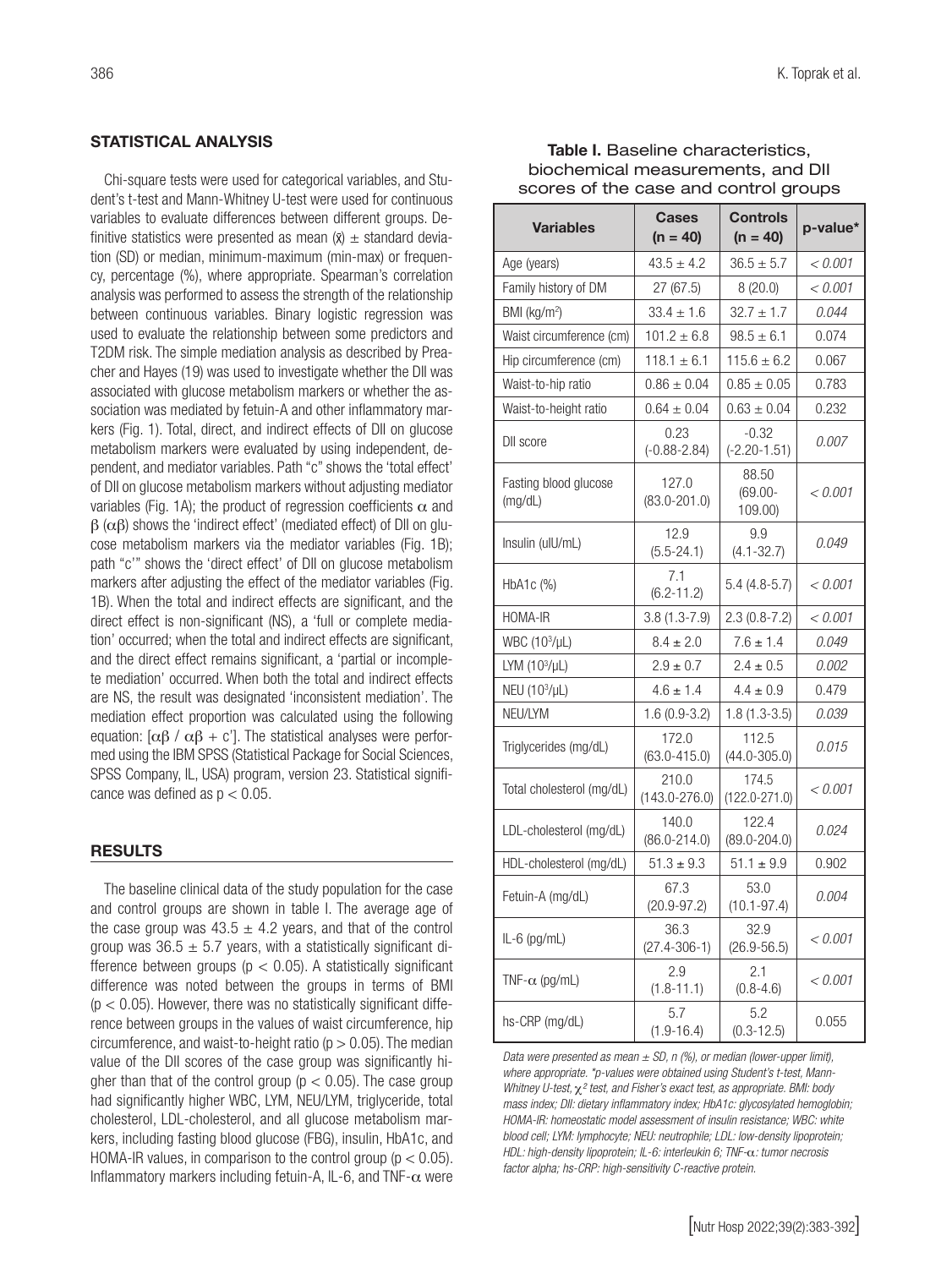# Does fetuin-A mediate the association between pro-inflammatory diet AND TYPE-2 DIABETES *MELLITUS* RISK?

also found to be significantly higher in the case group than in the control group ( $p < 0.05$ ). Table II presents the relationship between DII score and energy, nutrients, and food component intake for both the case and control groups and the total study population. As shown in the table, there was a significant ne-

gative correlation between the DII score and dietary fiber, iron, vitamin A, β-carotene, vitamin E, vitamin B<sub>6</sub>, folic acid, flavones, and flavonols in total ( $p < 0.05$ ). The relationship between the DII score and both glucose metabolism markers and inflammatory markers is displayed in table III. In the total study group,

Table II. Correlation analysis of DII with energy, nutrients, and dietary components between both the case and control groups, and the total study population

|                             |          | Cases ( $n = 40$ )    | Controls ( $n = 40$ ) |         | Total ( $n = 80$ ) |         |  |  |
|-----------------------------|----------|-----------------------|-----------------------|---------|--------------------|---------|--|--|
| <b>Variables</b>            | r value  | p value               | r value               | p value | r value            | p value |  |  |
| Energy (kcal/day)           | $-0.226$ | 0.161                 | 0.058                 | 0.723   | $-0.074$           | 0.517   |  |  |
| <b>Macronutrients</b>       |          |                       |                       |         |                    |         |  |  |
| Protein (% TE)              | $-0.025$ | 0.879                 | 0.123                 | 0.451   | 0.059              | 0.602   |  |  |
| Carbohydrates (% TE)        | 0.069    | 0.674                 | $-0.144$              | 0.376   | 0.052              | 0.646   |  |  |
| Fiber (g)                   | $-0.270$ | 0.092                 | $-0.309$              | 0.052   | $-0.283$           | 0.011   |  |  |
| Fat (% TE)                  | $-0.154$ | 0.343                 | 0.164                 | 0.313   | 0.021              | 0.853   |  |  |
| Saturated fat (% TE)        | 0.104    | 0.524                 | 0.209                 | 0.195   | 0.047              | 0.678   |  |  |
| MUFA (% TE)                 | $-0.165$ | 0.308                 | 0.191                 | 0.237   | $-0.021$           | 0.851   |  |  |
|                             |          | <b>Macronutrients</b> |                       |         |                    |         |  |  |
| PUFA (% TE)                 | $-0.368$ | 0.020                 | 0.101                 | 0.537   | $-0.147$           | 0.193   |  |  |
| Omega-3 $(g)$               | $-0.312$ | 0.049                 | 0.001                 | 0.997   | $-0.147$           | 0.194   |  |  |
| Omega-6 (g)                 | $-0.366$ | 0.020                 | 0.060                 | 0.715   | $-0.152$           | 0.180   |  |  |
|                             |          | <b>Micronutrients</b> |                       |         |                    |         |  |  |
| Magnesium (mg)              | $-0.227$ | 0.159                 | $-0.170$              | 0.292   | $-0.190$           | 0.092   |  |  |
| Iron (mg)                   | $-0.311$ | 0.051                 | $-0.373$              | 0.018   | $-0.340$           | 0.002   |  |  |
| Zinc (mg)                   | $-0.307$ | 0.054                 | $-0.027$              | 0.869   | $-0.150$           | 0.185   |  |  |
| Vitamin A (µg)              | $-0.323$ | 0.042                 | $-0.451$              | 0.003   | $-0.413$           | < 0.001 |  |  |
| Beta-carotene (µg)          | $-0.249$ | 0.121                 | $-0.441$              | 0.004   | $-0.440$           | < 0.001 |  |  |
| Vitamin E (mg)              | $-0.339$ | 0.032                 | $-0.181$              | 0.264   | $-0.248$           | 0.026   |  |  |
| Vitamin $B_{\epsilon}$ (mg) | $-0.390$ | 0.013                 | $-0.412$              | 0.008   | $-0.417$           | < 0.001 |  |  |
| Vitamin $B_{12}(\mu g)$     | $-0.138$ | 0.395                 | 0.056                 | 0.732   | $-0.011$           | 0.920   |  |  |
| Total folic acid (µg)       | $-0.369$ | 0.019                 | $-0.256$              | 0.110   | $-0.302$           | 0.006   |  |  |
| Vitamin C (mg)              | $-0.186$ | 0.251                 | $-0.640$              | 0.000   | $-0.449$           | < 0.001 |  |  |
| <b>Dietary components</b>   |          |                       |                       |         |                    |         |  |  |
| Flavan-3-ols (mg)           | $-0.029$ | 0.861                 | $-0.168$              | 0.300   | $-0.200$           | 0.076   |  |  |
| Flavones (mg)               | $-0.279$ | 0.081                 | $-0.504$              | 0.001   | $-0.419$           | < 0.001 |  |  |
| Flavonols (mg)              | $-0.239$ | 0.138                 | $-0.476$              | 0.002   | $-0.392$           | < 0.001 |  |  |
| Flavonones (mg)             | $-0.055$ | 0.737                 | $-0.245$              | 0.127   | $-0.118$           | 0.299   |  |  |

*Spearman's rank correlation coefficient. MUFA: monounsaturated fatty acid; PUFA: polyunsaturated fatty acid.*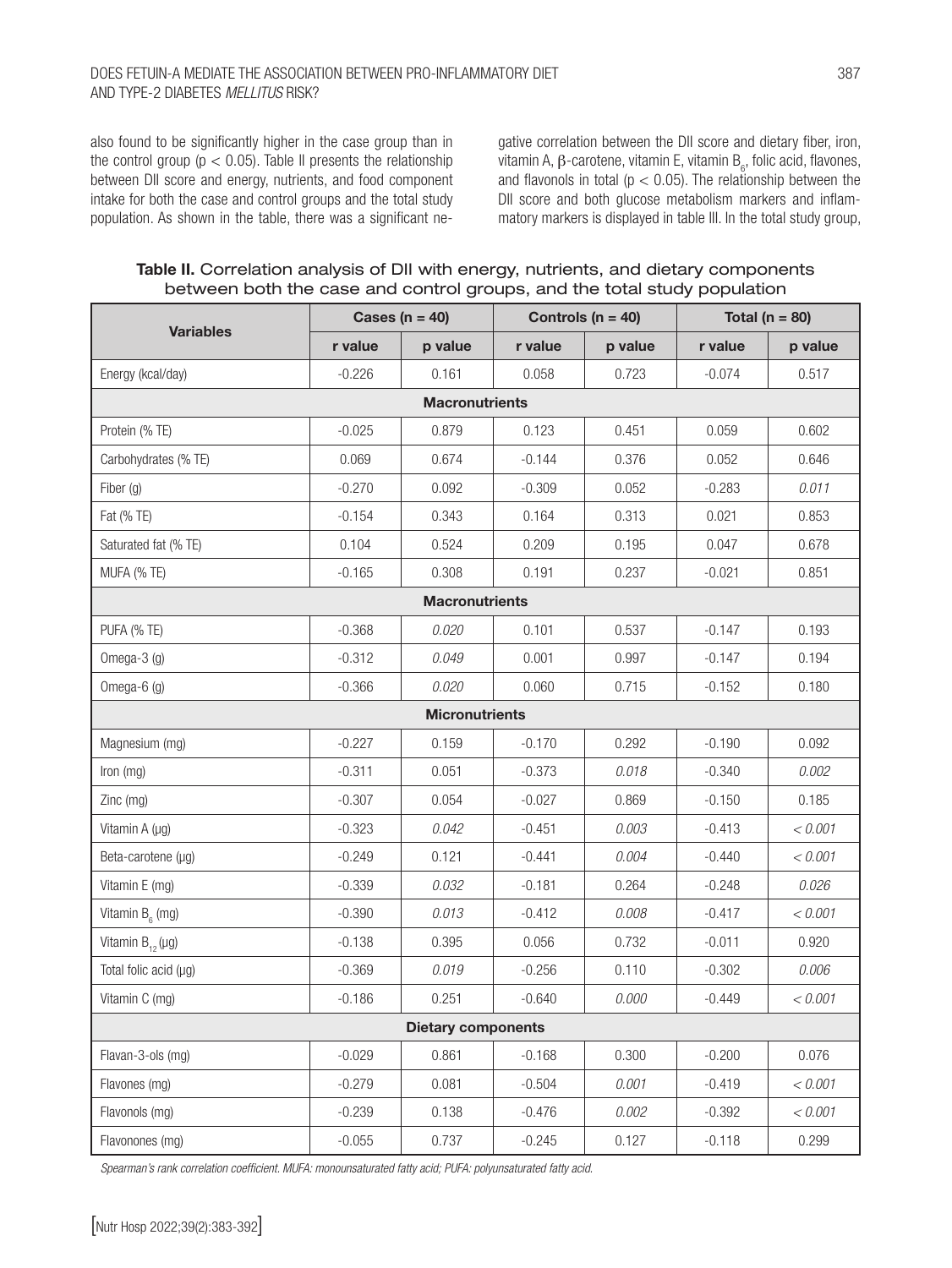| <b>Variables</b>              |         | Cases ( $n = 40$ ) |          | Controls ( $n = 40$ ) | Total ( $n = 80$ ) |         |
|-------------------------------|---------|--------------------|----------|-----------------------|--------------------|---------|
|                               | r value | p value            | r value  | p value               | r value            | p value |
| Fasting blood glucose (mg/dL) | 0.225   | 0.163              | $-0.009$ | 0.954                 | 0.304              | 0.006   |
| Insulin (ulU/mL)              | 0.171   | 0.291              | 0.119    | 0.464                 | 0.185              | 0.101   |
| HbA <sub>1</sub> c $(\%)$     | 0.360   | 0.023              | 0.192    | 0.234                 | 0.391              | < 0.001 |
| HOMA-IR                       | 0.295   | 0.065              | 0.146    | 0.370                 | 0.268              | 0.016   |
| Fetuin-A (mg/dL)              | 0.351   | 0.026              | 0.300    | 0.060                 | 0.384              | < 0.001 |
| $IL-6$ (pg/mL)                | 0.375   | 0.017              | 0.318    | 0.046                 | 0.406              | < 0.001 |
| TNF- $\alpha$ (pg/mL)         | 0.129   | 0.429              | $-0.001$ | 0.997                 | 0.166              | 0.142   |
| hs-CRP (mg/dL)                | 0.361   | 0.022              | 0.365    | 0.021                 | 0.444              | < 0.001 |

Table III. Correlation analysis of DII with glucose metabolism markers and inflammatory markers between both the case and control groups and the total study population

*Spearman's rank correlation coefficient. HbA1c: glycosylated hemoglobin; HOMA-IR: homeostatic model assessment of insulin resistance; IL-6: interleukin 6; TNF-*α*: tumor necrosis factor alpha; hs-CRP: high-sensitivity C-reactive protein.*

there was a significant positive correlation between DII and FBG, hbA1c, HOMA-IR, fetuin-A, IL-6, and hs-CRP, whereas a significant positive correlation was found between hbA1c, fetuin-A, and IL-6 in the case group, and IL-6 and hs-CRP in the control group. Table IV shows the ORs and 95 % CIs of the DII score and inflammatory markers for T2DM. After adjusting for potential confounding factors (age, physical activity, standardized energy intake, and BMI), the participants who consumed a high pro-inflammatory diet had a 2.0 times higher risk of developing T2DM (OR = 2.043; 95 % CI: 0.955, 4.371, p = 0.066). Considering the ORs of inflammatory markers, the participants who had higher levels of fetuin-A had a 1,2 times higher risk of developing T2DM (OR = 1.155; 95 % CI: 1.030, 1.296, p = 0.014). Likewise, the participants who had higher levels of IL-6 had 1.1 times (OR = 1.053; 95 % Cl: 1.006, 1.102,  $p = 0.028$ ), and those who had higher levels of TNF- $\alpha$  had a 7.2 times higher risk of developing T2DM (OR =  $7.234$ ; 95 % Cl: 2.312, 22.631,  $p = 0.001$ ). Table V presents the  $\beta$ -coefficients (95 %) CIs) of the association between DII and glucose metabolism markers. A consistent finding was that IL-6 had a significant partial mediator role on the association between DII and glucose metabolism markers, including FBG  $\beta$  = 10.574 (95 % CI: 3.705-17.443)], hbA1c  $\beta$  = 0.469 (95 % CI: 0.174-0.764)] and HOMA-IR [β = 0.544 (95 % CI: 0.143-0.946)]. Both fetuin-A and hs-CRP had a significant full mediator role on the association between DII and HOMA-IR [respectively,  $β = 0.371$ (95 % CI: -0.029-0.770),  $\beta$  = 0.424 (95 % CI: -0.007-0.856)]. The proportion of the effect mediated by fetuin-A was 35.2 %, whereas the proportion of the effect mediated by hs-CRP was  $25.9 \% (p < 0.05)$ .

Table IV. Odds ratios (ORs) and 95 % confidence intervals (95 % CIs) for T2DM for DII score and inflammatory markers (n: 80)

|                       | Model 1              |         | <b>Model 2</b>       |         | <b>Model 3</b>       |         |
|-----------------------|----------------------|---------|----------------------|---------|----------------------|---------|
| <b>Variables</b>      | OR (95 % CI)         | p value | OR (95 % CI)         | p value | OR (95 % CI)         | p value |
| DII                   | 2.316 (1.276-4.205)  | 0.006   | 2.312 (1.094-4.890)  | 0.028   | 2.043 (0.955-4.372)  | 0.066   |
| Fetuin-A (mg/dL)      | 1.122 (1.025-1.228)  | 0.012   | 1.333 (1.171-1.518)  | < 0.001 | 1.155 (1.030-1.296)  | 0.014   |
| $IL-6$ (pg/mL)        | 1.038 (1.010-1.066)  | 0.007   | 1.053 (1.014-1.093)  | 0.007   | 1.053 (1.006-1.102)  | 0.028   |
| TNF- $\alpha$ (pg/mL) | 7.301 (2.644-20.162) | < 0.001 | 7.384 (2.399-22.731) | < 0.001 | 7.234 (2.312-22.631) | 0.001   |
| hs-CRP (mg/dL)        | 1.152 (0.993-1.337)  | 0.062   | 1.186 (0.985-1.427)  | 0.071   | 1.129 (1.153-1.450)  | 0.239   |

Logistic regression analysis. Model 1: crude model; Model 2: adjusted for age, physical activity, and standardized energy intake; Model 3: adjusted for age, physical *activity, standardized energy intake, and BMI. DII: dietary inflammatory index; IL-6: interleukin 6; TNF-*α*: tumor necrosis factor alpha; hs-CRP: high-sensitivity C-reactive protein.*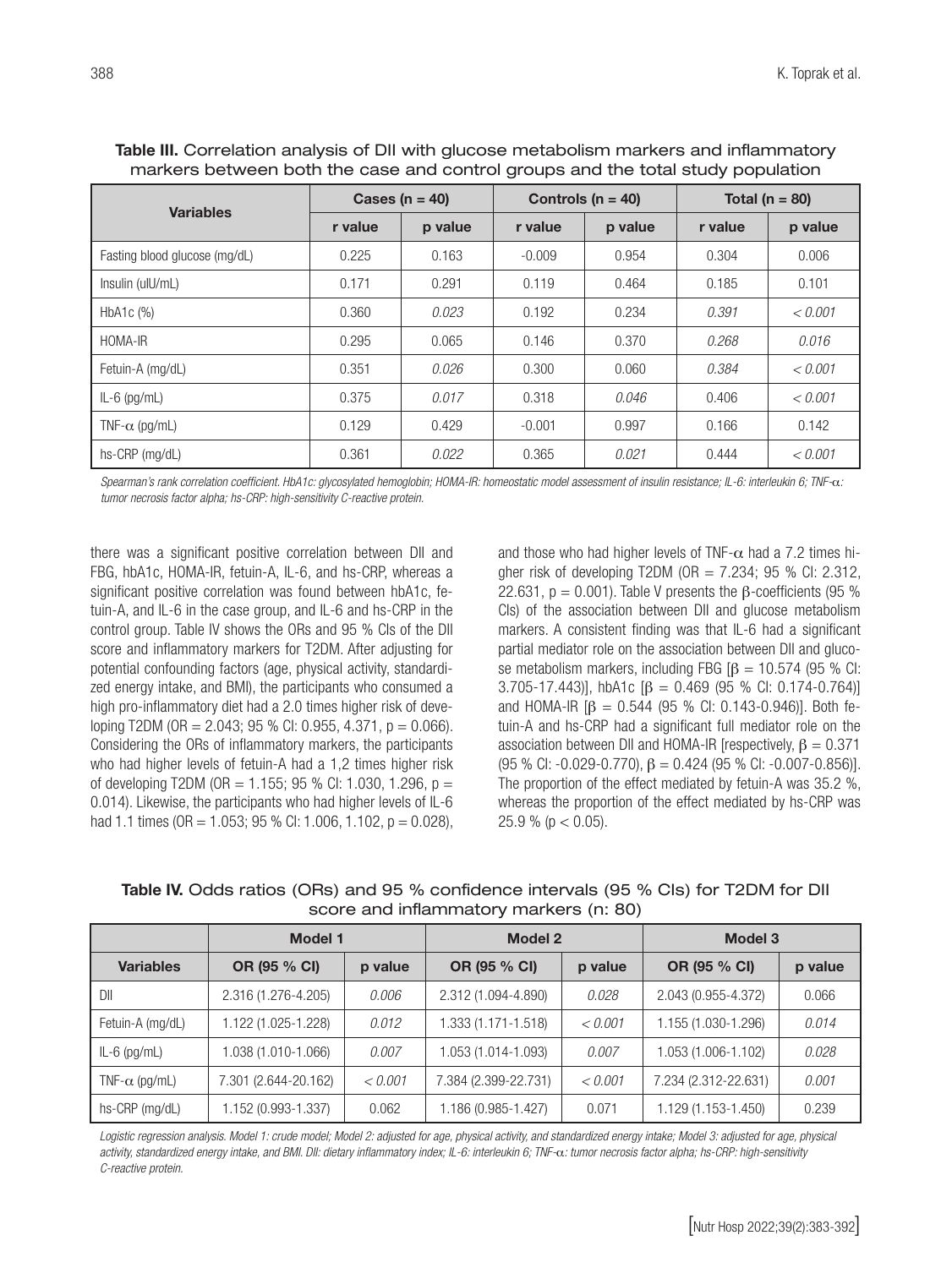| <b>Variables</b>                 | Total effect (c)       |            | Direct effect (c')       |            | Indirect effect $(\alpha\beta)$ |                                          |
|----------------------------------|------------------------|------------|--------------------------|------------|---------------------------------|------------------------------------------|
| <b>Mediators and</b><br>outcomes | $\beta$ (95 % CI)      | p<br>value | $\beta$ (95 % CI)        | p<br>value | $\beta$ (95 % CI)               | <b>Proportion of</b><br>mediation $(\%)$ |
| Fasting blood glucose (mg/dL)    | 11.175 (4.321-18.028)  | 0.002      |                          |            |                                 |                                          |
| Via fetuin-A (mg/dL)             |                        |            | 8.749 (1.670-15.829)     | 0.016      | 2.425 (-0.019-5.865)            |                                          |
| Via IL-6 (pg/mL)                 |                        |            | 10.574 (3.705-17.443)    | 0.003      | $0.601$ (0.168-5.633)*          | 5.3                                      |
| Via TNF- $\alpha$ (pg/mL)        |                        |            | 9.301 (2.559-16.043)     | 0.008      | 1.873 (-0.165-5.172)            |                                          |
| Via hs-CRP (mg/dL)               |                        |            | 9.780 (2.271-17.289)     | 0.011      | 1.395 (-0.807-4.214)            | $\overline{a}$                           |
| HbA1 $c$ (%)                     | 0.498 (0.203-0.793)    | 0.001      |                          |            |                                 |                                          |
| Via fetuin-A (mg/dL)             |                        |            | 0.416 (0.108-0.729)      | 0.008      | $0.082 (-0.006 - 0.212)$        |                                          |
| Via IL-6 (pg/mL)                 |                        |            | $0.469(0.174 - 0.764)$   | 0.002      | $0.029(0.124 - 0.238)$ *        | 5.8                                      |
| Via TNF- $\alpha$ (pg/mL)        |                        |            | $0.400(0.116 - 0.684)$   | 0.006      | $0.098 (-0.003 - 0.224)$        | $\overline{\phantom{m}}$                 |
| Via hs-CRP (mg/dL)               |                        |            | $0.485(0.160 - 0.810)$   | 0.003      | $0.013 (-0.090 - 0.124)$        | $\overline{\phantom{0}}$                 |
| Insulin (ulU/mL)                 | 1.016 (-0.371-2.403)   | 0.148      |                          |            |                                 |                                          |
| via fetuin-A (mg/dL)             |                        |            | $0.325 (-1.065 - 1.715)$ | 0.642      | $0.690(0.051 - 1.580)^{*}$      |                                          |
| Via IL-6 (pg/mL)                 |                        |            | $0.950 (-0.452 - 2.352)$ | 0.181      | $0.065 (-0.452 - 2.352)$        |                                          |
| Via TNF- $\alpha$ (pg/mL)        |                        |            | $0.747 (-0.648 - 2.143)$ | 0.289      | $0.268 (-0.064 - 0.673)$        | $\overline{a}$                           |
| Via hs-CRP (mg/dL)               |                        |            | $0.499(-1.001 - 1.999)$  | 0.509      | $0.516(0.018 - 1.358)^{*}$      | ٠                                        |
| HOMA-IR                          | $0.573(0.174 - 0.972)$ | 0.006      |                          |            |                                 |                                          |
| Via fetuin-A (mg/dL)             |                        |            | $0.371 (-0.029 - 0.770)$ | 0.068      | $0.202$ (0.025-0.430)*          | 35.2                                     |
| Via IL-6 (pg/mL)                 |                        |            | $0.544(0.143 - 0.946)$   | 0.009      | $0.028$ (0.000-0.279)*          | 4.9                                      |
| Via TNF- $\alpha$ (pg/mL)        |                        |            | 0.470 (0.076-0.865)      | 0.020      | $0.103 (-0.005 - 0.236)$        | $\overline{\phantom{a}}$                 |
| Via hs-CRP (mg/dL)               |                        |            | $0.424 (-0.007 - 0.856)$ | 0.054      | $0.148(0.001 - 0.374)$          | 25.9                                     |

| Table V. Total, direct and indirect effects of DII on glucose metabolism markers |  |  |
|----------------------------------------------------------------------------------|--|--|
| with inflammatory markers as mediators (n: 80)                                   |  |  |

*Simple mediation analysis as described by Preacher and Hayes. \*p < 0.05. IL-6: interleukin 6; TNF-*α*: tumor necrosis factor alpha; hs-CRP: high-sensitivity C-reactive protein; HbA1c: glycosylated hemoglobin; HOMA-IR: homeostatic model assessment of insulin resistance.*



#### Figure 1.

Model used in the simple mediation analysis of the association between the dietary inflammatory index (DII) and glucose metabolism markers, including fasting glucose, glycated hemoglobin (hbA1c), insulin, and homeostatic model assessment of insulin resistance (HOMA-IR) [adapted from Preacher and Hayes (33)]. Path "c" shows the total effect of DII on glucose metabolism markers without adjusting mediator variables (A); path  $\alpha$  shows the regression coefficient between the DII and the mediator variables (b); path β, shows the regression coefficient between the mediator variables and glucose metabolism markers (B); path "c'" shows the 'direct effect' of DII on glucose metabolism markers after adjusting the effect of the mediator variables (B). The product of regression coefficients α and  $β$  (αβ) shows the 'indirect effect' (mediated effect) of DII on glucose metabolism markers via the mediator variables (B).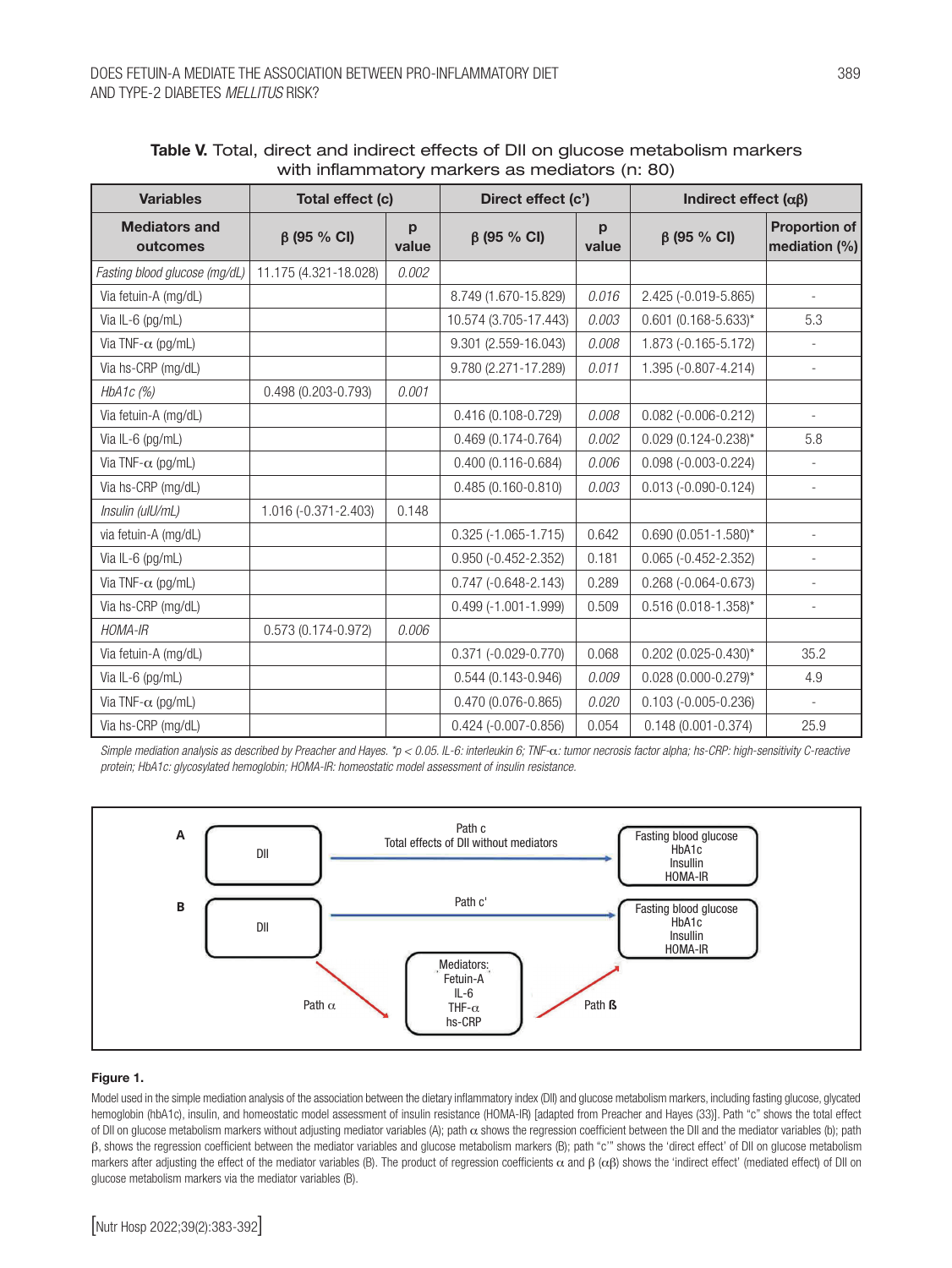#### **DISCUSSION**

In the present study, it was demonstrated that DII scores, which indicate the inflammatory potential of diet, were associated with inflammatory markers and T2DM risk, and that inflammatory markers including fetuin-A, IL-6, and TNF- $\alpha$  were also significantly associated with T2DM risk. In addition, the mediation analysis suggested that these relationships were fully mediated by fetuin-A and were also fully/partly mediated by hs-CRP and IL-6. To the best of our knowledge, this is the first study that investigated the mediator effects of fetuin-A on the association between diet and T2DM.

Studies in the past few decades have shown that inflammation may be one of the important factors in T2DM risk (20,21). It may be said that diet also affects T2DM by causing inflammation. Previous studies have indicated that a western diet, which represents a pro-inflammatory diet, is associated with a high risk of T2DM. In contrast, the Mediterranean diet, which represents an anti-inflammatory diet, has been associated with a low risk of T2DM (12-14). Recently, the DII has been used frequently in studies investigating the effect of the inflammatory load of diet on non-communicable diseases, including diabetes. Denova-Gutiérrez et al. (22) reported having a higher risk of diabetes in participants with high DII scores (who consume a more pro-inflammatory diet) than in those with low DII scores (who consume a more anti-inflammatory diet). In another study that investigated DII and diabetes risk, it was shown that the risk of diabetes increased by 13 % with every 1-point increase in DII score (17). The findings of the present study are in line with these studies, and it was found that the risk of diabetes also became higher as the DII scores of individuals increased.

The utility of the DII for assessing the inflammatory potential of the diet was shown in many studies (23,24). It was shown that individuals with high DII scores had a high consumption of pro-inflammatory nutrients, and individuals with low DII scores had a high consumption of nutrients with anti-inflammatory properties (15,22). Consistent with these findings, in the current study there was also a negative correlation between the DII score and anti-inflammatory nutrients such as MUFA, PUFA, n-3 and n-6 fatty acids, and antioxidant food components, as well as a positive correlation between the DII score and pro-inflammatory nutrients such as carbohydrates, total fat, and saturated fatty acids. Moreover, the DII has been constructed and was validated using inflammatory markers such as hs-CRP and IL-6 in the previous studies (23,24). The results of the present study are also in agreement with other studies in the literature where a significant association was reported between DII and inflammatory biomarkers.

In the current study, a relationship was found between all inflammatory markers and T2DM (hs-CRP was non-significant). Individuals with higher levels of fetuin-A, IL-6, TNF- $\alpha$ , and hs-CRP had a higher risk of developing T2DM. Proinflammatory cytokines that lead to inflammation cause β-cell damage and chronic hyperglycemia by affecting various pathways, and T2DM occurs as a result (25). Stefan et al. (5) demonstrated that fetuin-A was associated with the risk for incident diabetes, and was independently involved in the pathogenesis of T2DM. Their findings support that fetuin-A is a reliable predictor of T2DM. In addition, in many studies a positive correlation of TNF- $\alpha$  and IL-6 with T2DM was shown, and evidence that the pattern and variation of these pro-inflammatory cytokines are important in the pathogenesis of T2DM was provided (26).

The effects of diet on inflammation and inflammation on diabetes suggest that diet may also increase T2DM risk through inflammation (11). One of the possible mechanisms to explain the relationship between diet and T2DM may be that a pro-inflammatory diet causes insulin resistance via inflammatory markers. Diet is a crucial predictor of inflammatory marker levels in the circulation. An anti-inflammatory Mediterranean diet supplemented with virgin olive oil or nuts reduced serum C-reactive protein, IL-6, and endothelial and monocytic adhesion molecules and chemokines in 772 subjects at high risk for CVD (27). In contrast, a pro-inflammatory high-fat diet promotes inflammation (28). Unhealthy diets promote a pro-inflammatory setting marked by higher cytokine levels (IL-1β, IL-6, and TNF- $\alpha$ ) and CRP. As a result, a prolonged pro-inflammatory state induced by diet could cause insulin resistance (29). In the present study, inflammatory markers including fetuin-A, IL-6 and hs-CRP had a fully/partly mediator role between DII, indicating dietary inflammatory potential, and HOMA-IR. These results supported the hypothesis that inflammation mediates the relationship between diet and insulin resistance. Van Woudenbergh et al. (11) also showed a significant mediating role of low-grade inflammation in the association between diet and insulin resistance. Conversely, in a study with a black South African population, the mediating effect of inflammation was not found in the association between diet and HOMA-IR and other glucose metabolism markers; however, adiposity had a mediator role (14). It might be that the direct effect of inflammation might be diminished in the presence of obesity, the most detrimental risk factor. Besides, ethnicity may modify the effect of risk factors on insulin resistance (30). In addition, since the inflammation mechanism of action is mediated by paracrine and autocrine effects, the specific effects of inflammation may not be entirely determined (14).

Notably, fetuin-A explained the highest significant proportion of the association between DII and HOMA-IR. The fact that fetuin-A is an endogenous inhibitor of the insulin receptor tyrosine kinase is a major factor in this result (6). It has been shown that fetuin-A inhibits insulin signaling by inhibiting insulin receptor tyrosine kinase in skeletal muscle and hepatocytes, and causes insulin resistance in these target tissues *in vitro* (31,32). In addition, Stefan et al. (33) demonstrated that fetuin-A in rodents inhibited insulin receptor tyrosine kinase phosphorylation. Moreover, human studies showing the relationship between serum fetuin-A and insulin resistance are limited, although increasingly common as of today (7,34,35).

The inability to infer cause-effect relationships due to its design may be considered the main limitation of this study. Besides, the small sample size may have affected the statistical power to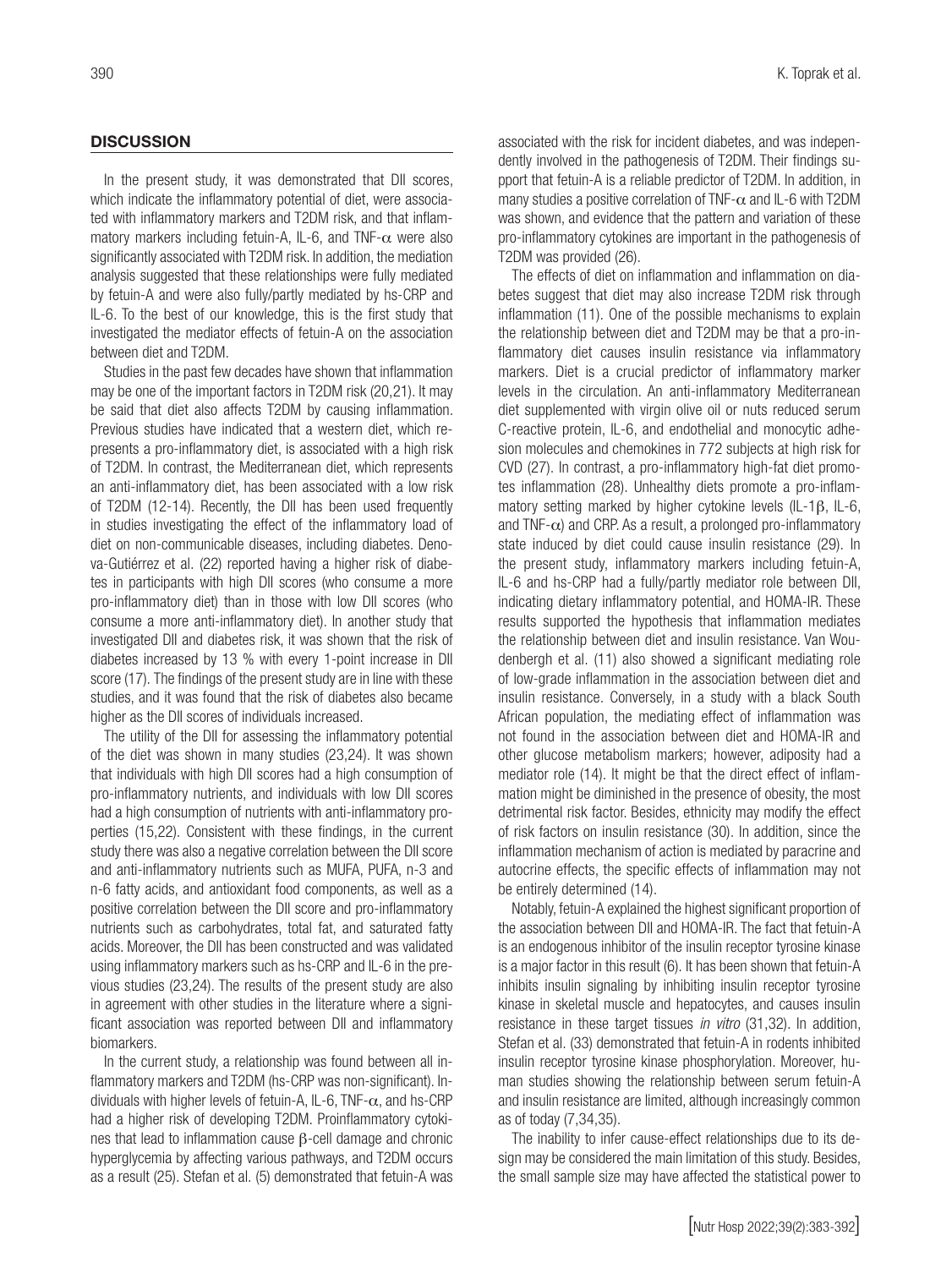#### Does fetuin-A mediate the association between pro-inflammatory diet AND TYPE-2 DIABETES *MELLITUS* RISK?

identify some effects. In addition, the study population consists exclusively of women. Therefore, the results should be verified by future prospective longitudinal studies with larger sample sizes including both genders. However, there are several strengths of the present study. First, this is the first study investigating the mediator effects of fetuin-A in the association between diet and T2DM. Because the participants were women, an age limitation was applied due to the unknown effects of the menstrual cycle on fetuin-A and to eliminate the effects of the physiological changes related to menopause. In addition, BMI inclusion criteria were kept within narrow ranges in terms of study homogeneity. Finally, although the FFQ may cause measurement errors even in healthy individuals, it provided access to 44 of the 45 food parameters required to calculate the DII. Many previous studies used fewer parameters (17,22).

In conclusion, these findings suggest that a pro-inflammatory diet, by creating an environment of increased inflammatory markers, may affect glucose metabolism, in particular insulin resistance, through these markers and ultimately cause T2DM. In addition, fetuin-A may also act as an important novel mediator between diet and T2DM by inducing insulin resistance. These results strengthen the fact that diet has an important role in developing T2DM risk in obese women. Considering these findings, adopting an anti-inflammatory diet approach may be a helpful strategy for preventing insulin resistance and reducing risk of diabetes. Further prospective longitudinal studies with a larger sample size are needed to investigate the effects of fetuin-A on insulin resistance, and its mediating role in diet and T2DM. In these studies, the molecular mechanism of fetuin-A may be examined, and whether fetuin-A may be used as a clinical marker in T2DM may also be tested.

# **REFERENCES**

- 1. American Diabetes Association. Classification and diagnosis of diabetes: Standards of Medical Care in Diabetes—2021. Diabetes Care 2021;44(Suppl. 1):15-33. DOI: 10.2337/dc21-S002
- 2. Atlas D. International diabetes federation. IDF Diabetes Atlas, 7th edn. Brussels, Belgium: International Diabetes Federation; 2015.
- 3. Dabrowska AM, Tarach JS, Wojtysiak-Duma B, Duma D. Fetuin-A (AHSG) and its usefulness in clinical practice. Review of the literature. Biomed Pap Med Fac Univ Palacky Olomouc Czech Repub 2015;159(3):352-9. DOI: 10.5507/ bp.2015.018
- 4. Jirak P, Stechemesser L, Moré E, Franzen M, Topf A, Mirna M, et al. Clinical implications of fetuin-A. Adv Clin Chem 2019;89:79-130. DOI: 10.1016/ bs.acc.2018.12.003
- 5. Stefan N, Sun Q, Fritsche A, Machann J, Schick F, Gerst F, et al. Impact of the adipokine adiponectin and the hepatokine fetuin-A on the development of type 2 diabetes: prospective cohort-and cross-sectional phenotyping studies. PLoS One 2014;9(3):e92238. DOI: 10.1371/journal.pone.0092238
- 6. Stefan N, Fritsche A, Weikert C, Boeing H, Joost HG, Häring HU, et al. Plasma fetuin-A levels and the risk of type 2 diabetes. Diabetes 2008;57(10):2762-7. DOI: 10.2337/db08-0538
- 7. Song A, Xu M, Bi Y, Xu Y, Huang Y, Li M, et al. Serum fetuin-A associates with type 2 diabetes and insulin resistance in Chinese adults. PLoS One 2011;6(4):e19228. DOI: 10.1371/journal.pone.0019228
- 8. Hennige AM, Staiger H, Wicke C, Machicao F, Fritsche A, Haring HU, et al. Fetuin-A induces cytokine expression and suppresses adiponectin production. PLoS One 2008;3(3):e1765. DOI: 10.1371/journal.pone.0001765
- 9. Dasgupta S, Bhattacharya S, Biswas A, Majumdar SS, Mukhopadhyay S, Ray S, et al. NF-κB mediates lipid-induced fetuin-A expression in hepato-

cytes that impairs adipocyte function effecting insulin resistance. Biochem J 2010;429(9):451-62. DOI: 10.1042/BJ20100330

- 10. Minihane AM, Vinoy S, Russell WR, Baka A, Roche HM, Tuohy KM, et al. Low-grade inflammation, diet composition and health: current research evidence and its translation. Br J Nutr 2015;114(7):999-1012. DOI: 10.1017/ S0007114515002093
- 11. Van Woudenbergh GJ, Theofylaktopoulou D, Kuijsten A, Ferreira I, van Greevenbroek MM, van der Kallen CJ, et al. Adapted dietary inflammatory index and its association with a summary score for low-grade inflammation and markers of glucose metabolism: the Cohort study on Diabetes and Atherosclerosis Maastricht (CODAM) and the Hoorn study. Am J Clin Nutr 2013;98(6):1533- 42. DOI: 10.3945/ajcn.112.056333
- 12. Schulze MB, Schulz M, Heidemann C, Schienkiewitz A, Hoffmann K, Boeing H. Fiber and magnesium intake and incidence of type 2 diabetes: a prospective study and meta-analysis. Arch Intern Med 2007;167(9):956-65. DOI: 10.1001/archinte.167.9.956
- 13. Pan A, Sun Q, Bernstein AM, Schulze MB, Manson JE, Willett WC, et al. Red meat consumption and risk of type 2 diabetes: 3 cohorts of US adults and an updated meta-analysis. Am J Clin Nutr 2011;94(4):1088-96. DOI: 10.3945/ ajcn.111.018978
- 14. Mtintsilana A, Micklesfield LK, Chorell E, Olsson T, Shivappa N, Hebert JR, et al. Adiposity mediates the association between the dietary inflammatory index and markers of type 2 diabetes risk in middle-aged black South African women. Nutrients 2019;11(6):1246. DOI: 10.3390/nu11061246
- 15. Vitale M, Calabrese I, Massimino E, Shivappa N, Hebert JR, Auciello S, et al. Dietary inflammatory index score, glucose control and cardiovascular risk factors profile in people with type 2 diabetes. Int J Food Sci Nutr 2021;72(4):529-36. DOI: 10.1080/09637486.2020.1832054
- 16. Shivappa N, Steck SE, Hurley TG, Hussey JR, Hébert JR. Designing and developing a literature-derived, population-based dietary inflammatory index. Public Health Nutr 2014;17(8):1689-96. DOI: 10.1017/ S1368980013002115
- 17. King DE, Xiang J. The dietary inflammatory index is associated with diabetes severity. J Am Board Fam Med 2019;32(6):801-6. DOI: 10.3122/ jabfm.2019.06.190092
- 18. World Health Organization. BMI classification 2004. Available from: https:// www.euro.who.int/en/health-topics/disease-prevention/nutrition/a-healthylifestyle/body-mass-index-bmi.
- 19. Preacher KJ, Hayes AF. Asymptotic and resampling strategies for assessing and comparing indirect effects in multiple mediator models. Behav Res Methods 2008;40:879-91. DOI: 10.3758/BRM.40.3.879
- 20. Pradhan AD, Manson JE, Rifai N, Buring JE, Ridker PM. C-reactive protein, interleukin 6, and risk of developing type 2 diabetes mellitus. JAMA 2001;286(3):327-34. DOI: 10.1001/jama.286.3.327
- 21. Akash MSH, Rehman K, Chen S. Role of inflammatory mechanisms in pathogenesis of type 2 diabetes mellitus. J Cell Biochem 2013;114(3):525-31. DOI: 10.1002/jcb.24402
- 22. Denova-Gutiérrez E, Muñoz-Aguirre P, Shivappa N, Hébert JR, Tolentino-Mayo L, Batis C, et al. Dietary inflammatory index and type 2 diabetes mellitus in adults: the diabetes mellitus survey of Mexico City. Nutrients 2018;10(4):385. DOI: 10.3390/nu10040385
- 23. Tabung FK, Steck SE, Zhang J, Ma Y, Liese AD, Agalliu I, et al. Construct validation of the dietary inflammatory index among postmenopausal women. Ann Epidemiol 2015;25(6):398-405. DOI: 10.1016/j.annepidem.2015.03.009
- 24. Wood LG, Shivappa N, Berthon BS, Gibson PG, Hebert JR. Dietary inflammatory index is related to asthma risk, lung function and systemic inflammation in asthma. Clin Exp Allergy 2015;45:177-83. DOI: 10.1111/cea.12323
- 25. Esser N, Legrand-Poels S, Piette J, Scheen Aj, Paquot N. Inflammation as a link between obesity, metabolic syndrome and type 2 diabetes. Diabetes Res Clin Pract 2014;105(2):141-50. DOI: 10.1016/j.diabres.2014.04.006
- 26. Bashir H, Bhat SA, Majid S, Hamid R, Koul RK, Rehman MU, et al. Role of inflammatory mediators (TNF- $\alpha$ , IL-6, CRP), biochemical and hematological parameters in type 2 diabetes mellitus patients of Kashmir, India. Med J Islam Repub Iran 2020;34:5. DOI: 10.34171/mjiri.34.5
- 27. Ahluwalia N, Andreeva V, Kesse-Guyot E, Hercberg S. Dietary patterns, inflammation and the metabolic syndrome. Diabetes Metab J 2013;39(2):99-110. DOI: 10.1016/j.diabet.2012.08.007
- 28. Estruch R. Anti-inflammatory effects of the Mediterranean diet: the experience of the PREDIMED study. Proc Nutr Soc 2010;69(3):333-40. DOI: 10.1017/ S0029665110001539
- 29. Vykhovanets EV, Shankar E, Vykhovanets OV, Shukla S, Gupta S. High-fat diet increases NF-κB signaling in the prostate of reporter mice. Prostate 2011;71(2):147-56. DOI: 10.1002/pros.21230